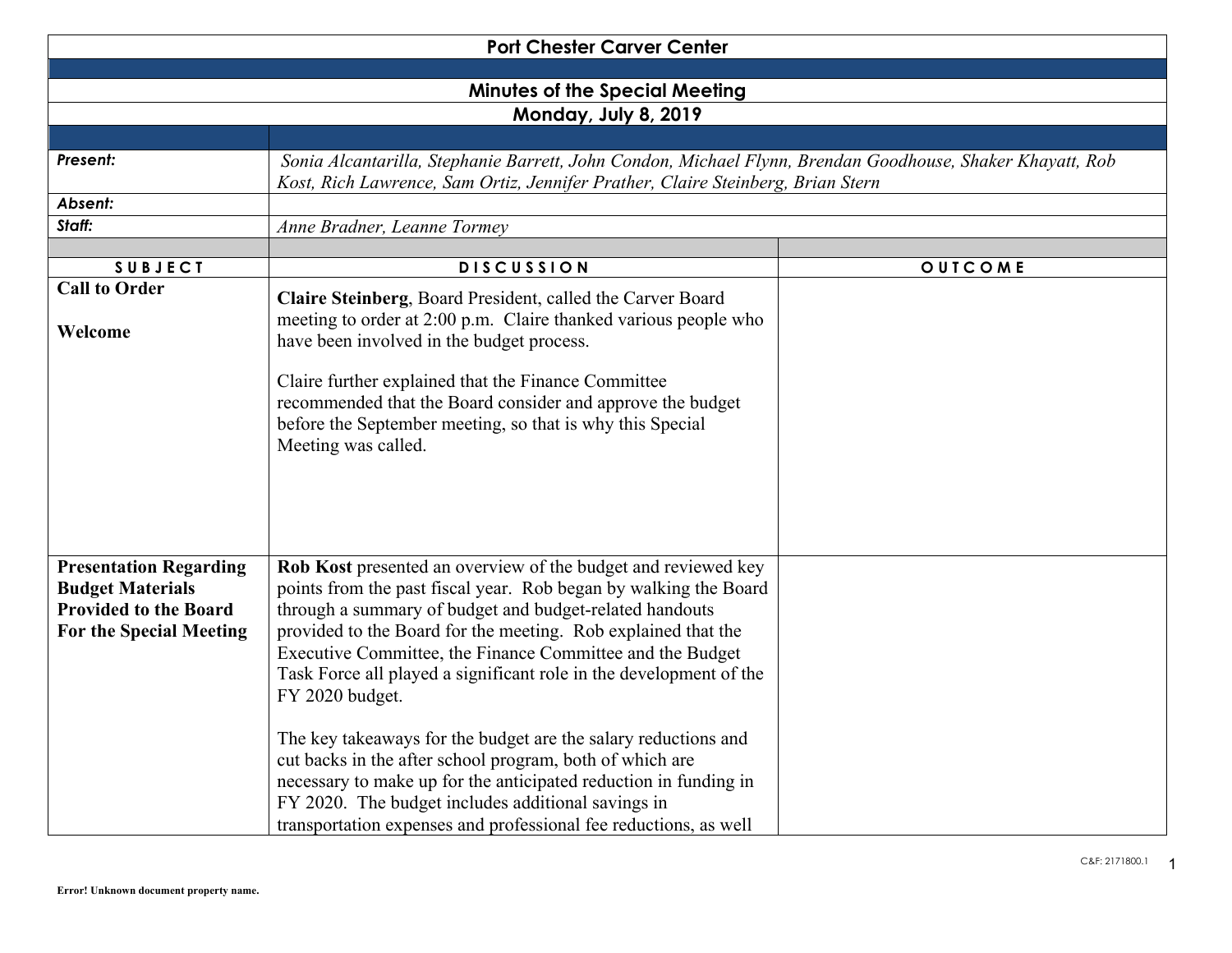| as other miscellaneous items. The FY 2020 budget does have a<br>small surplus, but it will take significant work and discipline to<br>achieve the budget targets.                                                                                                                                                                                                                                                                                                                                                                                                                                                                                                                                                                                                                                                                                                                                                                                                                                                            |  |
|------------------------------------------------------------------------------------------------------------------------------------------------------------------------------------------------------------------------------------------------------------------------------------------------------------------------------------------------------------------------------------------------------------------------------------------------------------------------------------------------------------------------------------------------------------------------------------------------------------------------------------------------------------------------------------------------------------------------------------------------------------------------------------------------------------------------------------------------------------------------------------------------------------------------------------------------------------------------------------------------------------------------------|--|
| The FY 2020 budget has the support of the Finance Committee,<br>the Budget Taskforce, the Executive team and the Executive<br>Committee.                                                                                                                                                                                                                                                                                                                                                                                                                                                                                                                                                                                                                                                                                                                                                                                                                                                                                     |  |
| Rob then turned over the discussion to Carver CEO, Anne<br><b>Bradner.</b> Anne reviewed the details of the expense reductions<br>and her views of the difficult choices in the budget. Anne<br>stressed that one of the goals of the budget process was to save as<br>much of the After School Program (ASP) as possible. She<br>explained the importance of the ASP to Carver. The unfortunate<br>aspect of the budget is the people impact – that is, the necessary<br>staff cuts. Anne then discussed the revisions to the ASP and how<br>those revisions impact the budget in terms of salaries for ASP<br>staff. The ASP will remain in all three schools, but the middle<br>school program enrollment will be cut to 30 students. The hope<br>is that Carver will be able to build the ASP back up over time. In<br>addition, there are additional cuts in other programs reflected in<br>the budget, including Saturday Enrichment and Community<br>Wellness, as well as cuts in other staff (e.g. custodial staff). |  |
| Anne then reviewed the initiatives Carver is undertaking to<br>attempt to raise additional funds, including the summer camp<br>fundraising initiative and grant applications.                                                                                                                                                                                                                                                                                                                                                                                                                                                                                                                                                                                                                                                                                                                                                                                                                                                |  |
| Leanne Tormey added more details on the transportation issues<br>related to the ASP and the impact the transportation cuts will<br>have going forward on the ASP.                                                                                                                                                                                                                                                                                                                                                                                                                                                                                                                                                                                                                                                                                                                                                                                                                                                            |  |
| The Board, Anne and Leanne also discussed communications<br>with parents about the changes to the ASP.                                                                                                                                                                                                                                                                                                                                                                                                                                                                                                                                                                                                                                                                                                                                                                                                                                                                                                                       |  |
| There was additional discussion about future challenges<br>concerning cash flows, Dalio funding and use of the revolving<br>credit facility, as well as the reduction in fitness center staff.                                                                                                                                                                                                                                                                                                                                                                                                                                                                                                                                                                                                                                                                                                                                                                                                                               |  |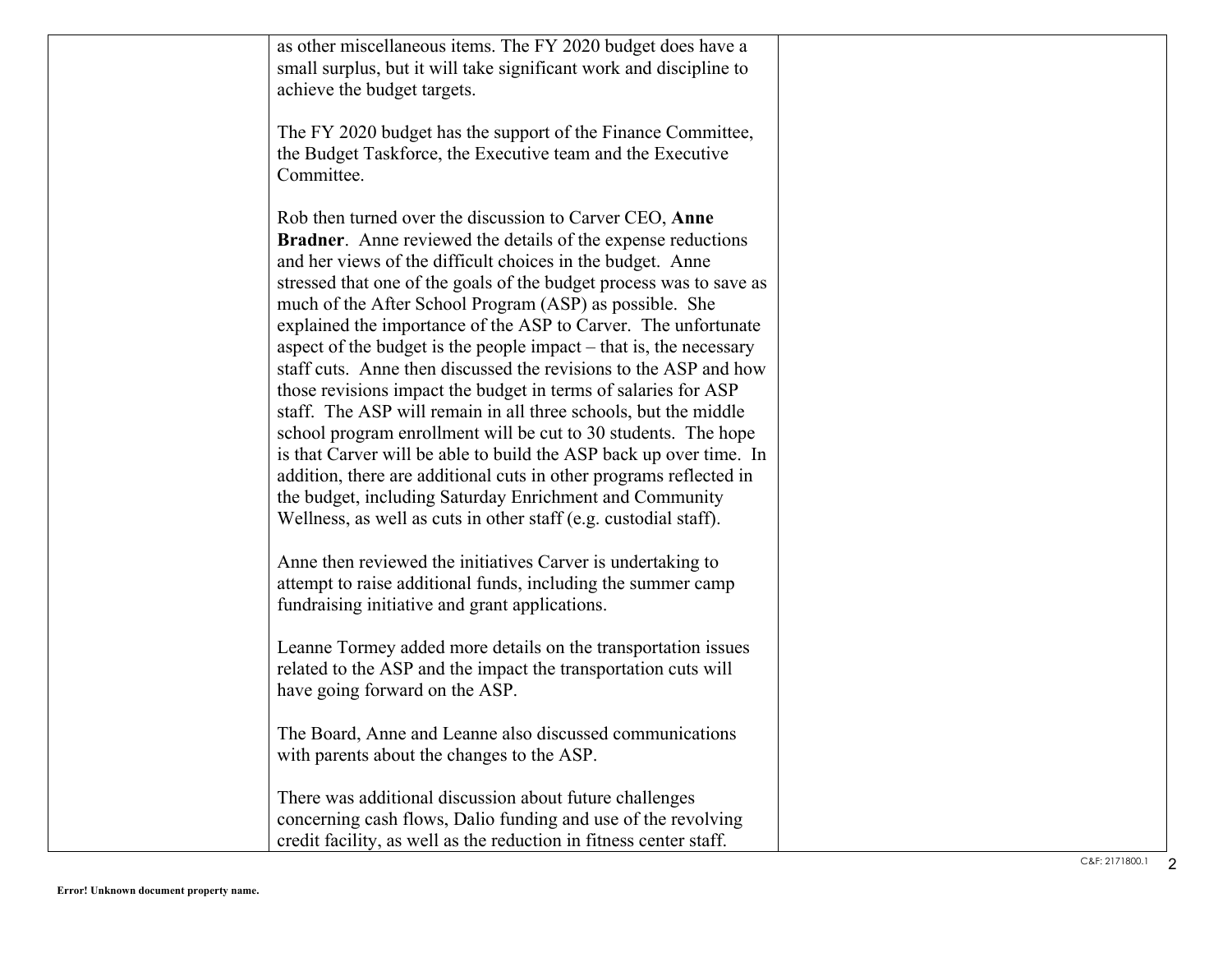|                                                             | Anne provided additional information on each of these issues,<br>bringing the Board up to speed on the assumptions underlying the<br>budget and contingency plans Carver has to deal with these<br>issues.                                              |                                                                                     |
|-------------------------------------------------------------|---------------------------------------------------------------------------------------------------------------------------------------------------------------------------------------------------------------------------------------------------------|-------------------------------------------------------------------------------------|
| <b>Presentation of the</b><br><b>Motions to Approve the</b> | A motion, which was duly seconded, was made to approve the<br>FY 2020 budget as recommended by Carver Management and the                                                                                                                                | Resolved that the Board members present<br>unanimously voted to approve the FY 2020 |
| FY 2020 Budget and<br><b>Annual Withdrawal of</b>           | Finance Committee and as presented to the Board.                                                                                                                                                                                                        | budget, as recommended by Carver<br>Management and the Finance Committee and        |
| <b>Endowed Funds</b>                                        | WHEREAS, consistent with the provisions of the New York<br>Prudent Management Of Institutional Funds Act ("NYPMIFA"),                                                                                                                                   | as presented to the Board                                                           |
|                                                             | the Board carefully considered the following eight factors, if<br>relevant, when deciding to appropriate from its endowment fund:                                                                                                                       |                                                                                     |
|                                                             | 1. the duration and preservation of the endowment fund;<br>2. the purposes of the institution and the endowment fund;                                                                                                                                   |                                                                                     |
|                                                             | 3. general economic conditions;<br>4. the possible effect of inflation or deflation;<br>5. the expected total return from income and the appreciation of                                                                                                |                                                                                     |
|                                                             | investments;<br>6. other resources of the institution;                                                                                                                                                                                                  |                                                                                     |
|                                                             | 7. the investment policy of the institution; and<br>8. where appropriate and circumstances would otherwise warrant,                                                                                                                                     |                                                                                     |
|                                                             | alternatives to expenditure of the endowment fund, giving due<br>consideration to the effect that such alternatives may have on the<br>organization; and                                                                                                |                                                                                     |
|                                                             | WHEREAS Rob Kost, as Chair of the Finance Committee,<br>indicated to the Board that the proposed withdrawal of funds<br>from the endowment reflected in the FY 2020 budget was in<br>accordance with the recommended percentages under New York<br>law. |                                                                                     |
|                                                             |                                                                                                                                                                                                                                                         |                                                                                     |